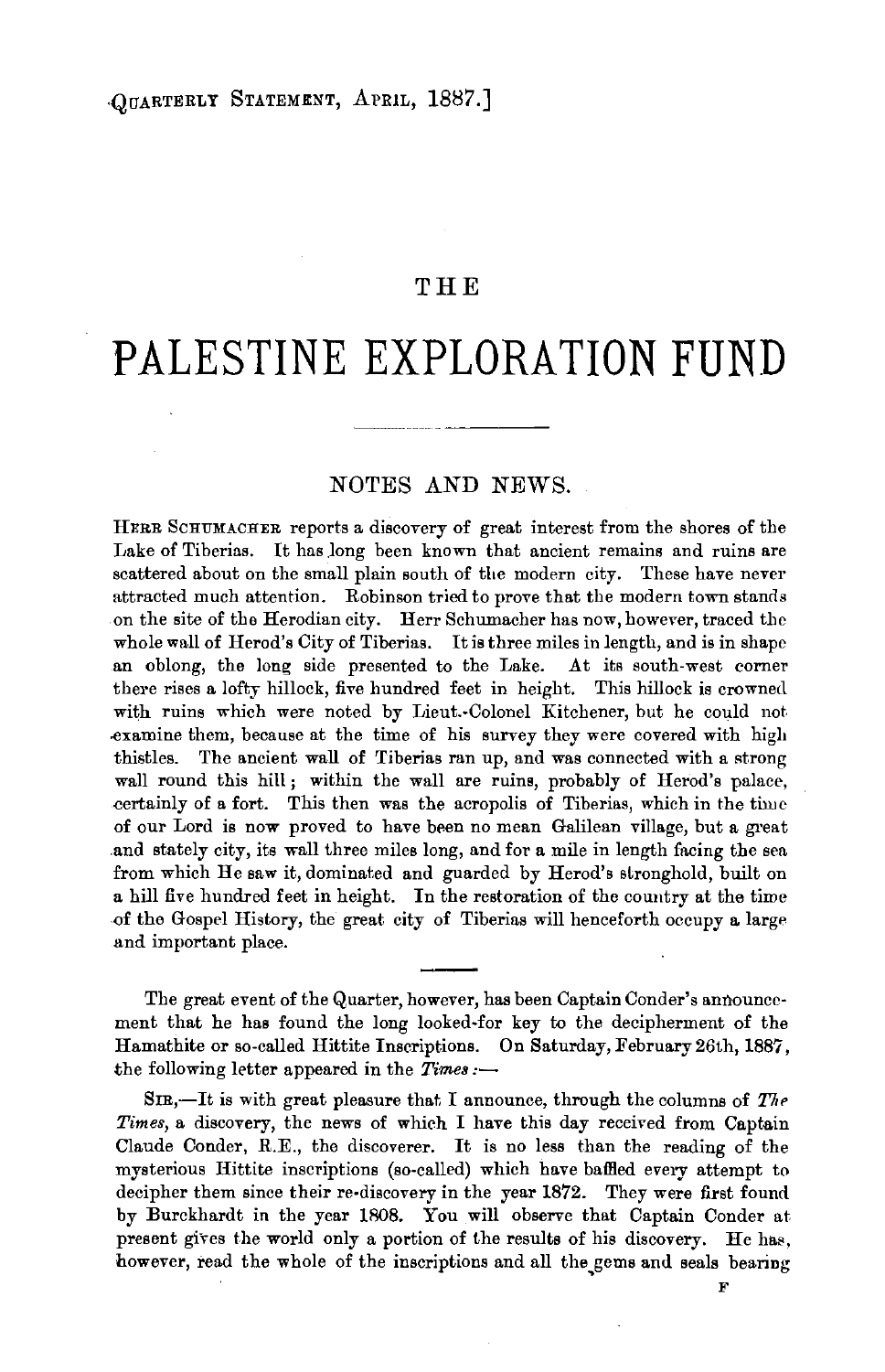Hittite legends. He has placed in the hands of Sir Charles Wilson and Sir-Charles Warren documents showing how he has arrived at this discovery, and hehas in preparation a memoir which will be published, together with complete readings, by the Palestine Exploration Fund without any delay. In anticipation of his memoir, I have only to say that the questions raised and the points illustrated by this discovery promise to equal in interest those of the cuneiform inscriptions or the hieroglyphics. One point only I will here mention, that it throws great light on the early chapters of the Book of Genesis, and explains certain names in ancient history which have hitherto been impossible to explain.

From what Captain Conder has told me, I think we may hope to produce his memoir before the end of next month. Meantime, there are reasons why the language in which the inscriptions are written and the manner in which the discovery was arrived at should be kept back until the memoir is completed and the whole story can be told at length.

I must add a word of congratulation to Captain Conder, whose patient researches into this subject for the last four years have at length been sobrilliantly rewarded.

> I remain, Sir, your obedient servant, JAMES GLAISHER, *Chairman of the Executive Committee.*

*Palestine Exploration Fund,*  1, *Adam-street, Adelphi, W.C.* 

*Chatham, Feb.* 24.

### To THE CHAIRMAN PALESTINE EXPLORATION FUND.

SIR,—The decipherment of the curious hieroglyphics found at Hamath, at Aleppo, at Carchemish, and throughout Asia Minor has for many years been considered one of the most interesting questions of Oriental archreology. Many attempts have been made to read them, but none of these could be considered successful so long as the language of the texts remained unknown. It has been my good fortune within the present month to discover what that language is, and I shall, I think, have no difficulty in convincing Oriental scholars of the reality of this discovery, since not only the words but the grammar as well can be demonstrated to belong to a well-known tongue. In fact the discovery once made seems so simple and obvious that I can only wonder that it has not previously been observed.

The complete reading of the texts is still attended with difficulty-first, because of the mutilated and decayed condition of the inscriptions ; and, secondly, because of the imperfections of the published copies; while in some cases symbols only once or twice repeated must remain obscure until further examples can be obtained. I have no doubt, however, that careful study of the original texts will clear up many of these minor difficulties when once the simple and obvious key to the language is recognised. I have no doubt, also, that it is already quite possible to understand the sense and character generally of all the ten principal texts at present known. I may observe that this character is known to have been used in 1400 B.C., and it is probably very much older.

Pending the preparation of a memoir on the subject, in which I propose to give a complete analysis, I attach the readings of the more important and certainly decipherable of the inscriptions. It appears that they are invocations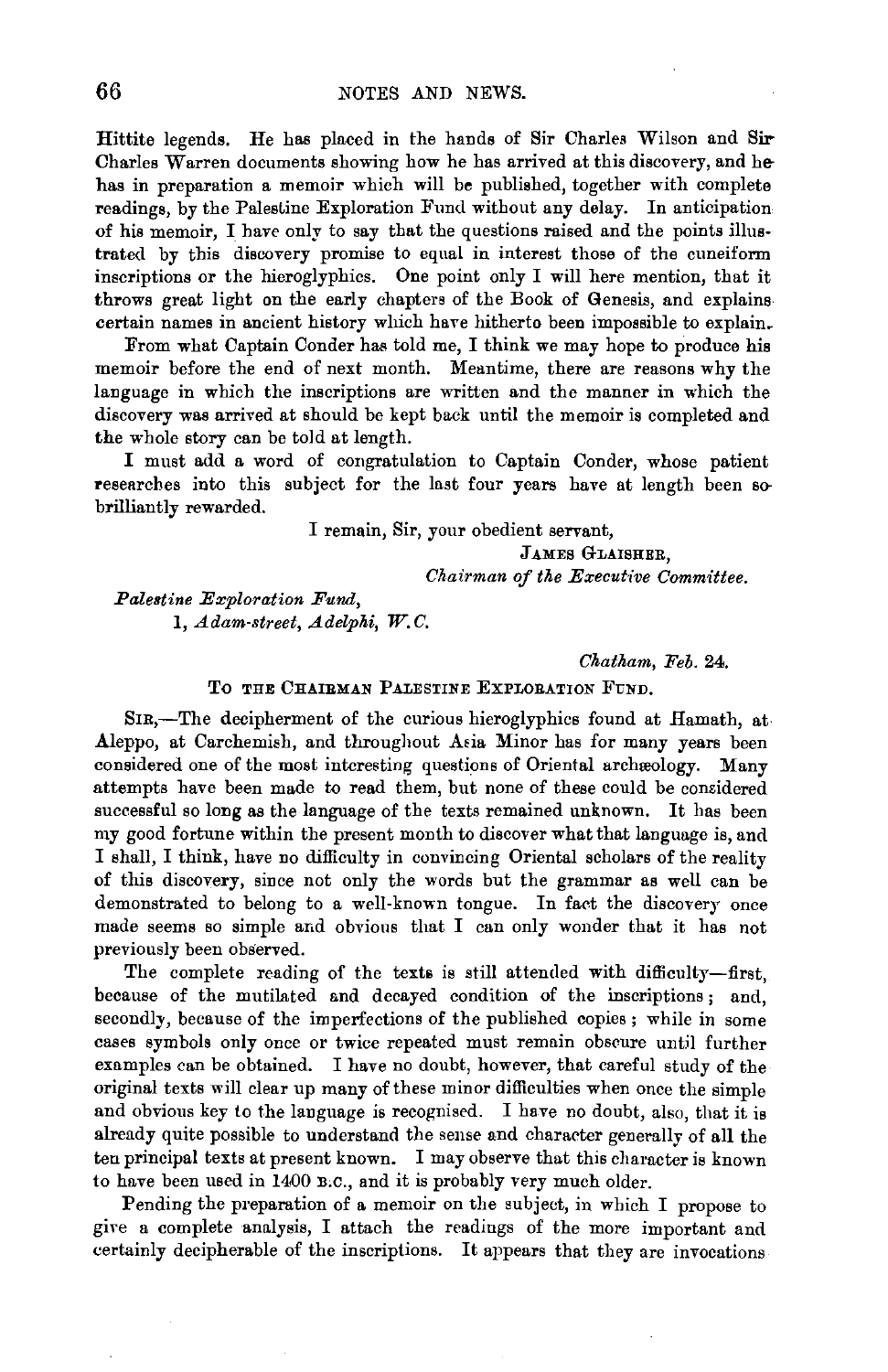to the gods of Heaven, Ocean, and Earth-exactly the deities (including Set) whom we know from Egyptian and cuneiform tablets to have been adored by the Hittites and by other tribes of Asia Minor. This we ought to have already suspected, since the inscriptions in some cases occur on the basreliefs of deities. It is, no doubt, a disappointment to find that they are not historical, but I shall be able to show that they furnish, nevertheless, very important historical deduc· tions, and throw a new and most astonishing light on the early history of Western Asia and of Egypt.

The discovery will, no doubt, be regarded with some incredulity until it can be demonstrated by a full account of the grammatical reading of the inscriptions, the construction of the sentences being apparently one of the main reasons why these inscriptions have not previously been understood. I have therefore placed in the hands of two well-known Orientalists (Sir C. W. Wilson and Sir C. Warren) a statement of the basis on which the discovery rests, which will serve to show that the method is not arbitrary, and that the deductions are of primary interest to all students of Oriental history.

The following (subject to improvements) is the reading of the more important texts. The first is a prayer to the sun:-

" May the Holy one mighty and powerful hear the uprising prayers. I call upon the Most High. . . . I adore my Lord. . . . Shine Lord. Great. Spirit so be it. He gives me the rain of Heaven."

A second prayer is addressed to the god of water and of the sky and ocean:-

" I pray  $\ldots$  to my God of the Water, the stately Lord of Water, the God of Heaven. I make an inscription in his honour. I extol him. I cause a great libation to be made es an offering. I make an offering to the Most Holy the King of the Water. I call on the (strong?) Lord the mighty one. The (strong?) King (strong?) light: Chief God of Heaven. . . . I offer to. I cry . . . I extol (him) praying for water."

In a third text we read as follows :-

" To Thee the mighty one . . . the powerful, the Chieftain, the acknowledged Lord be prayers made. . . . I cry with prayer to the Holy one the great Lord . to God and Goddess both I cry to the great spiritual. . . . Amen. I . . . to my Water God. He Set my Water God . . . chief . . . I cry to. To the beneficent god of dawn I cry. To my Holy one. (May he make . . my supplication?) Offering a libation to the God of Heaven. . . . I cause an excellent libation to be offered to him. . . . Accept my most excellent libation. The crescent moon I greatly  $\cdots$  ."

This text is much injured and contains several very unusual emblems, but of its general sense there can be no question.

Another long text of the same character I have aiso translated, but the mutilated condition leaves it full of gaps. Altogether I have applied the language to ten of the principal texts. The seals and gems with similar characters are not difficult to read. Finally, the bowl found at Babylon appears to be a magic bowl like several already known inscribed in Hebrew characters. I have no doubt that further study will suggest improved and extended readings, but I do not expect that the substantial facts will be called in question. I ought, in conclusion, to say that I owe my discovery in great measure to the kind

F *2*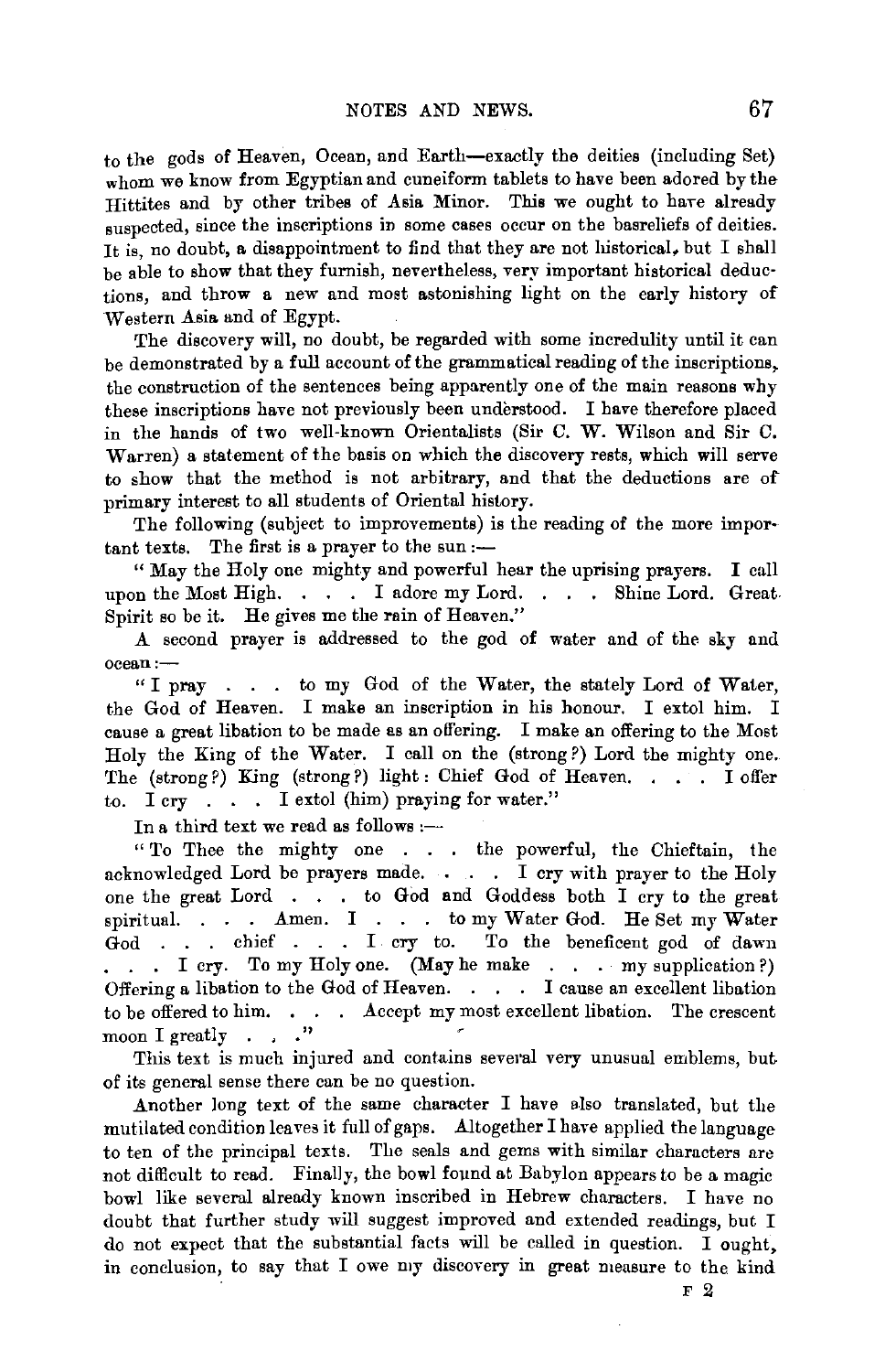encouragement which in 1883 I received from Professor Sayee in studying the texts for the first time. His own reading of a short bilingual is confirmed in a remarkable manner, though not exactly as he expected.

I have the honour to be, Sir, your obedient servant,

C. R. CoNDER, Capt. R.E.

Captain Conder further writes as follows :-

"I should like clearly to explain in the *Quarterly Statement* what it is thut I have discovered concerning these hieroglyphs. The attempts of the Rev. Dunbar Heath and the Rev. C. Ball are based on the supposition that the language is Semitic, and the emblems either letters or letters and determinatives. These views are directly contrary to the conclusions of such scholars as Professor Sayee and M. Chabas; and Mr. Hyde Clarke, in 1880, pointed out that the emblems must be syllabic, and the language probably Turanian. In fact, as the texts are older than 1400 B.c., it is highly improbable that the emblems would be alphabetic.

~' Professor Sayee, while pointing out that the Hittite language could not have been Semitic, has only gone as far as to suggest an approximation to Georgian. All that I claim to have done is to restore the known sounds of the symbols to the language to which they belong, to show that this was the Hittite language, and to put in the hands of specialists the key which will enable them to make final and complete translations of the texts. My knowledge of the language does not enable me to do more than this, and I ask those who are real .authorities on this ancient tongue to show some indulgence for my probable mistakes, if they are satisfied (as I think they will be) of the soundness of my principles of decipherment.

" The Memoir which I am preparing consists of the following sections  $:$ 

1. History of the Discovery.

2. Rules for Translation.

3. The Commoner Emblems.

4. The Gods and Religious Ideas.

5. The Grammar (General Remarks).

6. The Cypriote Connection.

*7.* The Cuneiform Connection.

8. The Egyptian Connection.

9. The Canaanite Connection.

10. Other Connections.

11. Summary.

Analysis of 28 Inscriptions. Final Note. Vocabulary.

"Five plates and some cuts of the symbols will be given; but Dr. Wright's <sup>&</sup>lt;Empire of the Hittites' will be required still by the reader for good copies of the inscriptions."

The Memoir will take the form of a book in form and appearance similar to Captain Conder's other works. It is now in the press, and will be ready very soon after Easter. Messrs. Bentley  $&$  Son are the publishers, and the price will be probably five shillings. As stated by Captain Conder, plates illustrating the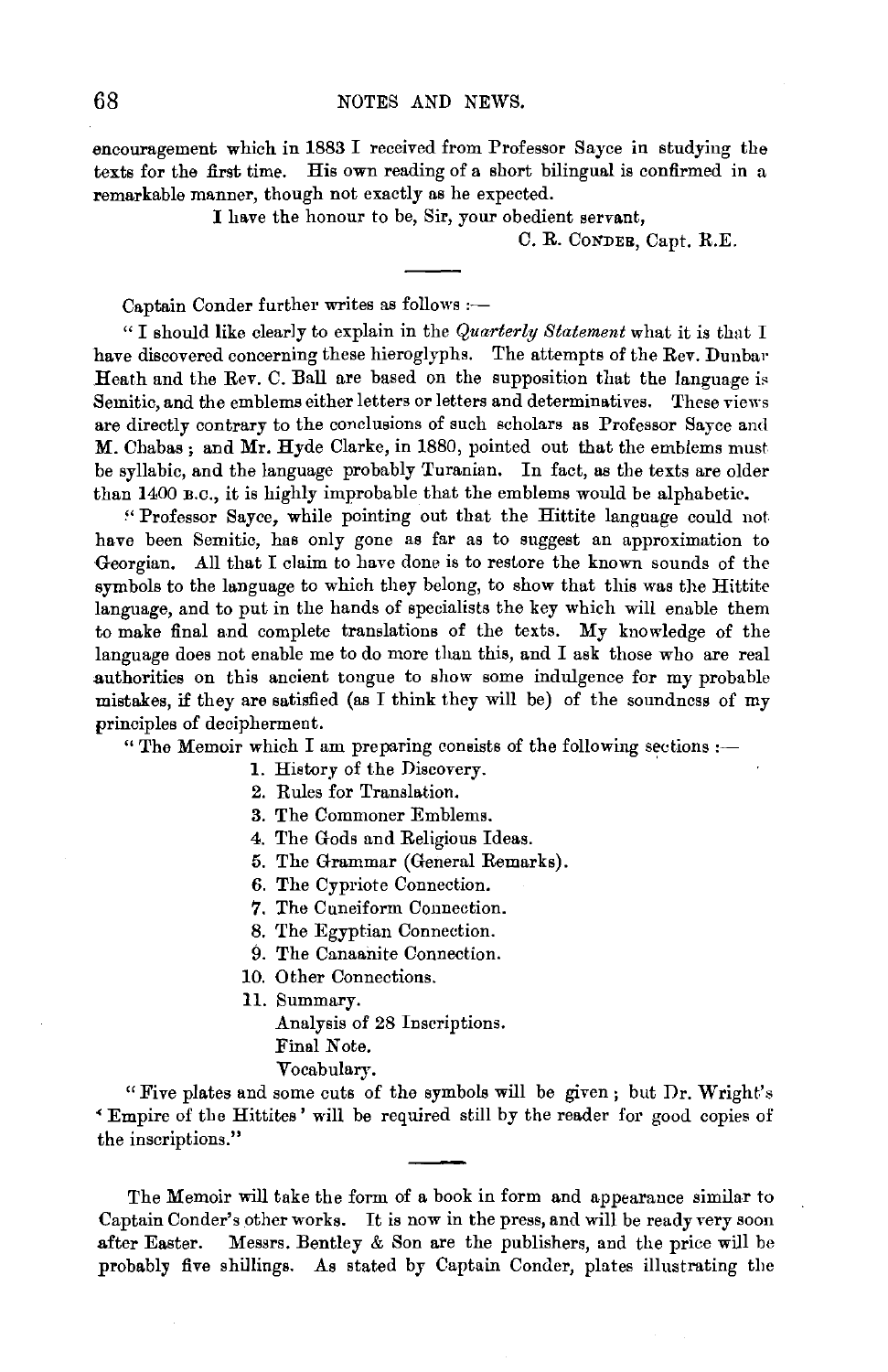#### NOTES AND NEWS. 69

symbols are preparing for it. The work referred to by Captain Conder, Dr. Wright's "Empire of the Hittites," is published by Nisbet & Co. It contains all the inscriptions hitherto found in the Hamathite character carefully figured.

Herr Conrad Schick's researches on the Hill of Ophel promise to be of great value. He is going to follow up the research, of which an account is given on page 112.

.Another large packet has been received from Herr Schumacher, with an important memoir and additions to the map. An analysis of this paper will appear in the July number.

The following letter appeared in the *Times* of March 30th. It is not yet certain whether permission can be obtained to photograph, plan, and figure the remarkable monument described. Steps have been taken to get the necessary authority, and we hope that before next July we may be in possession of a more accurate and complete description.

SIR,-I have just received through Dr. Henry Jessup, of Beyrout, the following letter regarding the discovery of a most interesting tomb temple at Sidon. Mr. Eddy's observations were made under great difficulties, and do not claim to be complete, but his hasty description will awaken widespread interest. Dr. Jessup adds that no inscriptions hwe yet been discovered, but Phamician letters might easily escape notice during a hurried examination in bad light. Professors Porter and Fisher, of the Protestant Syrian College, Beyrout, have left for Sidon, with photographic apparatus and magnesium wire, in the hope of obtaining pictures of the sculptures. A Turkish guard is standing over the shaft to prevent the removal of the statues.

Dr. Jessup, writing later, adds :- "The west chamber is found to contain a marble sarcophagus, with painted figures (sculptures) in lavish profusion of the most exquisite designs-a very gem of Greek art."

The discovery at Sidon may turn out to be of very great importance artistically and archaeologically. The treasure will probably be consigned to the archeological limbo at Constantinople. If they cannot be brought to London for the use of the world, could they not be preserved in situ?

I have the honour to be yours obediently,

w. WRIGHT, D.D.

 $British$  and Foreign Bible Society, 146, Queen Victoria Street, London, E.C., March 28th.

LETTER OF THE REV. W. K. EDDY, AMERICAN MISSIONARY, DATED SIDON, SYRIA, MARCH 12TH, 1887.

About a mile north-east of the city, in an open field above the line of the gardens, was found a shaft, open at the top, about 30 feet square and 35 feet or 40 feet deep. When this was excavated, doors were found on the four sides of the perpendicular walls leading to as many chambers. Entering the south one first, we found it about 15 feet square, cut out of the solid rock, roof and sides all of rock, but a built wall between it and court of shaft. Entering, two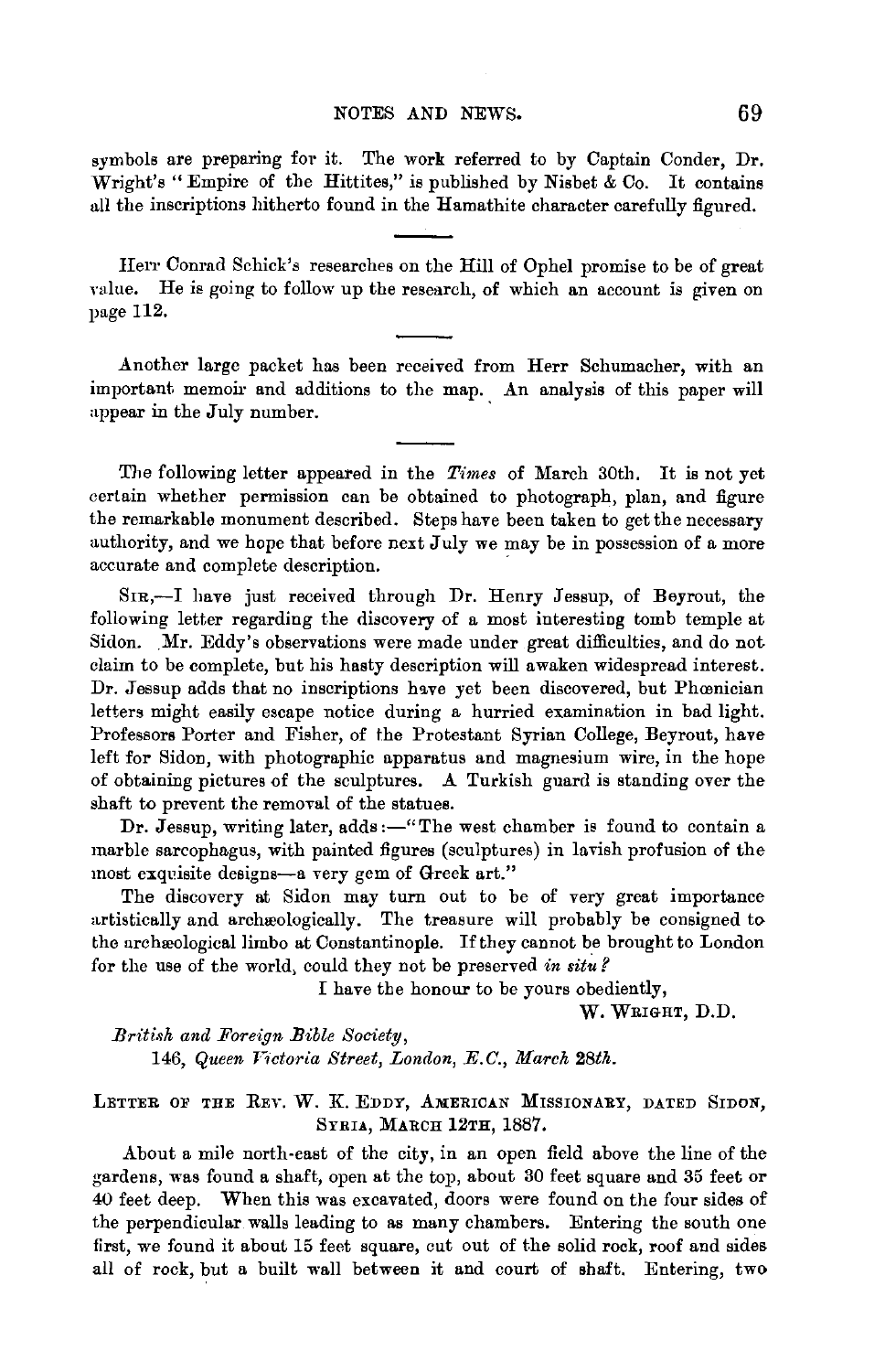sarcophagi met the eye, the one on the right of black marble highly polished, with lid of peaked shape, very little ornament; the one on the left of purest white marble of dazzling brilliancy and enormous size. Remembering that we saw these only by the flickering light of a candle, and in an atmosphere so dense with carbonic acid gas, that a candle held near the bottom went out, and that one soon became faint, it will be easy to see that guesses at measurements may be very faulty.

This sarcophagus was 11 feet long, 5 feet wide, and 12 feet high. The body was of one piece, and also the top of another solid block. The top was a grand arch of shining marble, the front of which was divided by a line into two panels, and so the back. At the four sides were four projections with noble lions' heads. On each panel was a symbolical figure, body of animal, head of eagle, with uplifted wings facing each other. Below, on the front of the tomb, beneath a very elaborate cornice, were two Centaurs facing each other and trampling on a warrior who strove to defend himself by a shield. On the sides, which were alike, were first two human figures with four spirited horses ahead of them ; some of the horses have their heads turned back; and beneath the horses' feet a lion on the one side, and a boar or hyena on the other; then two more figures with four more horses.

At the back, in the upper part were also figures, bodies of birds, heads of men (if I remember aright), with beautifully extended wings. Below, two Centaurs carrying a captured stag between them. The cloaks falling from the shoulders of these Centaurs had lions' heads in the corners. One Centaur carries the branch of a tree like a gigantic arrow upon his shoulders. Below these figures all around was a band of figures quite small and exquisitely cut, representing hunting scenes, &c. This was partly covered with stones, so that we could not see it. The workmanship of this was good, but not remarkable. A hole had been broken in the front through which the contents had been rifled, but in general it was in a fine state of preservation. Three skeletons and five dogs' heads. From the long noses of the latter it is easy to infer they were hunting dogs.

The east chamber had also two sarcophagi, one small and plain, but on the left; while the larger one was on the right. This was the finest thing I remember to have seen in stone. A Greek temple, formed of finest marble, translucent as alabaster. The roof is slanting and carved to represent flat tiles, with strips of metal covering the joints, and pretty carved knobs where these strips cross the ridge. At the ends of the ridges are carved ornaments. The sides of the sarcophagus rise up above the eaves.

On the upper projections was a representation of the funeral procession, mourning women, two horses without saddles or trappings, but with men walking by them. A chariot with four horses-man in the chariot-then four more horses drawing the funeral car, more figures. In front three figures above and three on a strip below, all symbolizing grief. This top is all of one piece, and has the right upper corner broken open in order to rifle the tomb. The great beauty was the body of the temple, with a porch of columns all about it; and in the porch between these stood 18 statues, about 3 feet in height, not discoloured nor touched by dirt, as beautiful as if finished yesterday; of the finest art, muscles and form showed through the drapery. Each one of these eighteen would be a gem of itself-not a scratch nor a flaw anywhere. All the carving on this temple,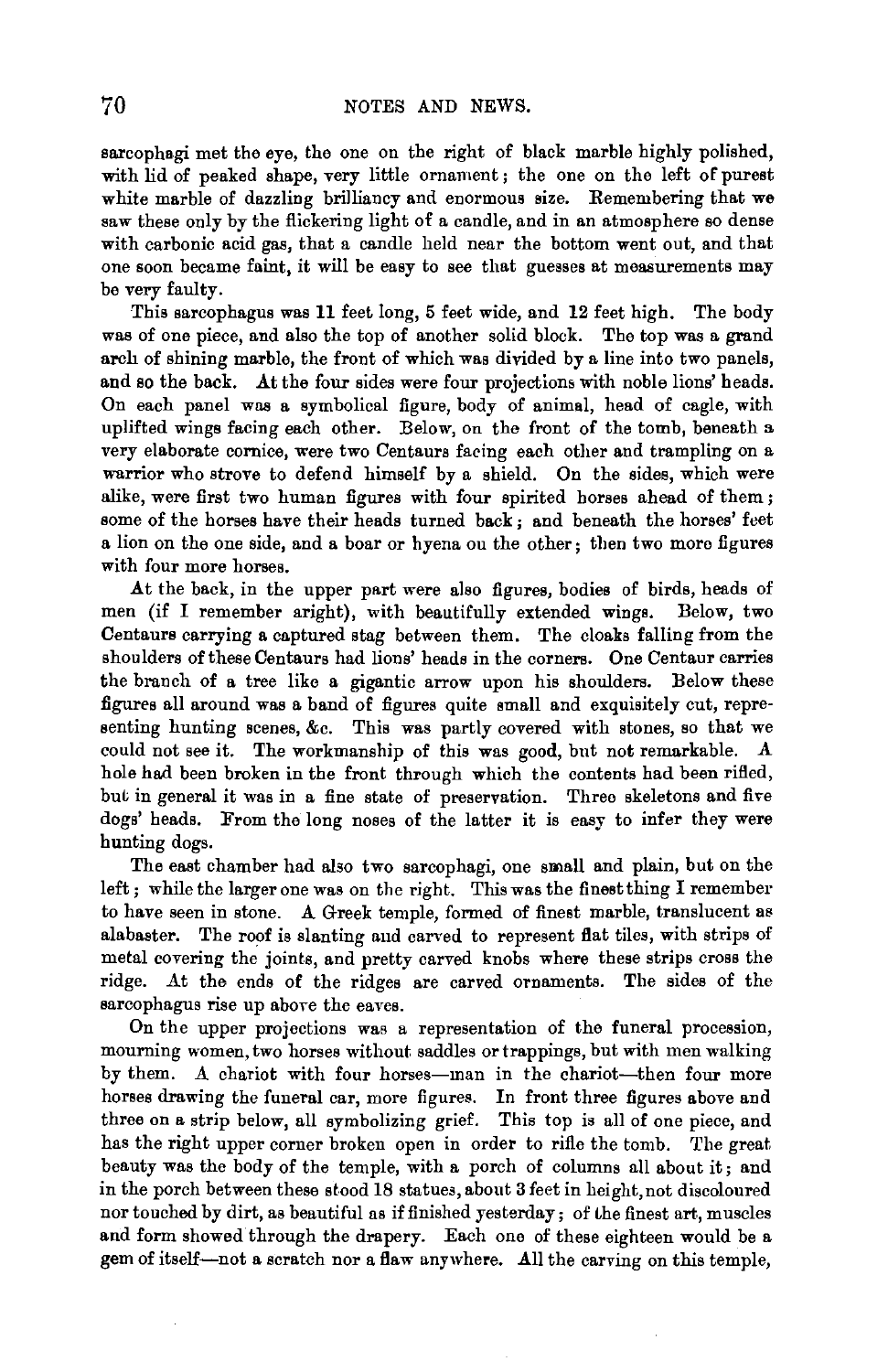cornices, friezes, columns, &c., in perfect lines, as perfect and sharp as could be wished. Below is a band covered with representations of hunting scenes, &c. The imperfect view we could get of this was enough to fill us with enthusiasm. I cannot describe all the details-dragons, dogs' heads, mourners, &c.; thirty human figures above this band, &c.

North room, plain sarcophagus. West room has four sarcophagi which I have not yet seen.

I forgot to say that this temple has painted figures-cloaks, flowers, eyes with black pupils ; paint mostly now gone. West room is said to be the finest of all.

The following additional particulars have been received by Dr. Wright :-

"The western door led into a small room from which we passed by a southwest door to another chamber, where there were four sarcophagi, three of white marble, and more or less ornamented with vines, &c. The large tomb is about 12 feet long, 5 wide, and 4 high to the eaves, and 2 feet to the side. This far exceeds all the other sarcophagi seen before. Professor Porter, of the American College, in Beyrout, says that he saw nothing to equal it in the collection at Athens, and very little in sculpture finer anywhere. The excellence consists in richness of .ornament, force of the passions expressed, the variety of costumes depicted, the freshness of the painting of the costumes, the fineness of the polish, and great variety of subjects represented. The main features are battles. Two classes of warriors are represented : soldiers with casque helmets, tunics, short swords, some wore flowing cloaks painted red, but their tunics were blue, eyes also painted blue, these were mostly mounted on horses. The other class of soldiers had a peculiar head-dress, a peaked cap with tassels, and a cloth wrapped about the sides of the head, and also across the face below the nose; the rest of the costume was scanty.

"The upper part of the sarcophagus was loaded with ornaments. There were four beautiful lions on the corners. The tiles were not flat, but carved and also hollowed somewhat like caves. Had the tiles beeu flat the round edges would have suggested scales of fish. The line of the base of the slope had on it at intervals human heads with a surrounding of leaves, out of which they seemed to peer. Below, on the edge of the eaves was a row of stags' heads with horns. On the main body of the sarcophagus there was first a row filled with geometrical figures, below a receding cornice of cup and almond, or fruit of some kind ; then a strip of exquisite vine tracery, with the background painted. Below, a fierce battle, with the dead and dying, horses rearing and plunging-a very spirited representation. On the other side a hunting scene : a hunter barbarian stands up with outstretched arms, having just discharged an arrow. A man on horseback as if thrusting with spear ; then in front another horseman, and a lion has fastened upon the neck of his horse; the nostrils of the horse are dilated, and the skin is wrinkled above the nose. It is impossible to describe the many scenes depicted in this marvellous work of Greek sculpture.

"P.S.-.A. later note just received from Mr. Eddy states that the labourers are still excavating, and 'now as they go deeper they uncover others, so that the total number is now sixteen. The last seven I have not been able to see, but all descriptions indicate that they are of Phœnician or Egyptian type.'"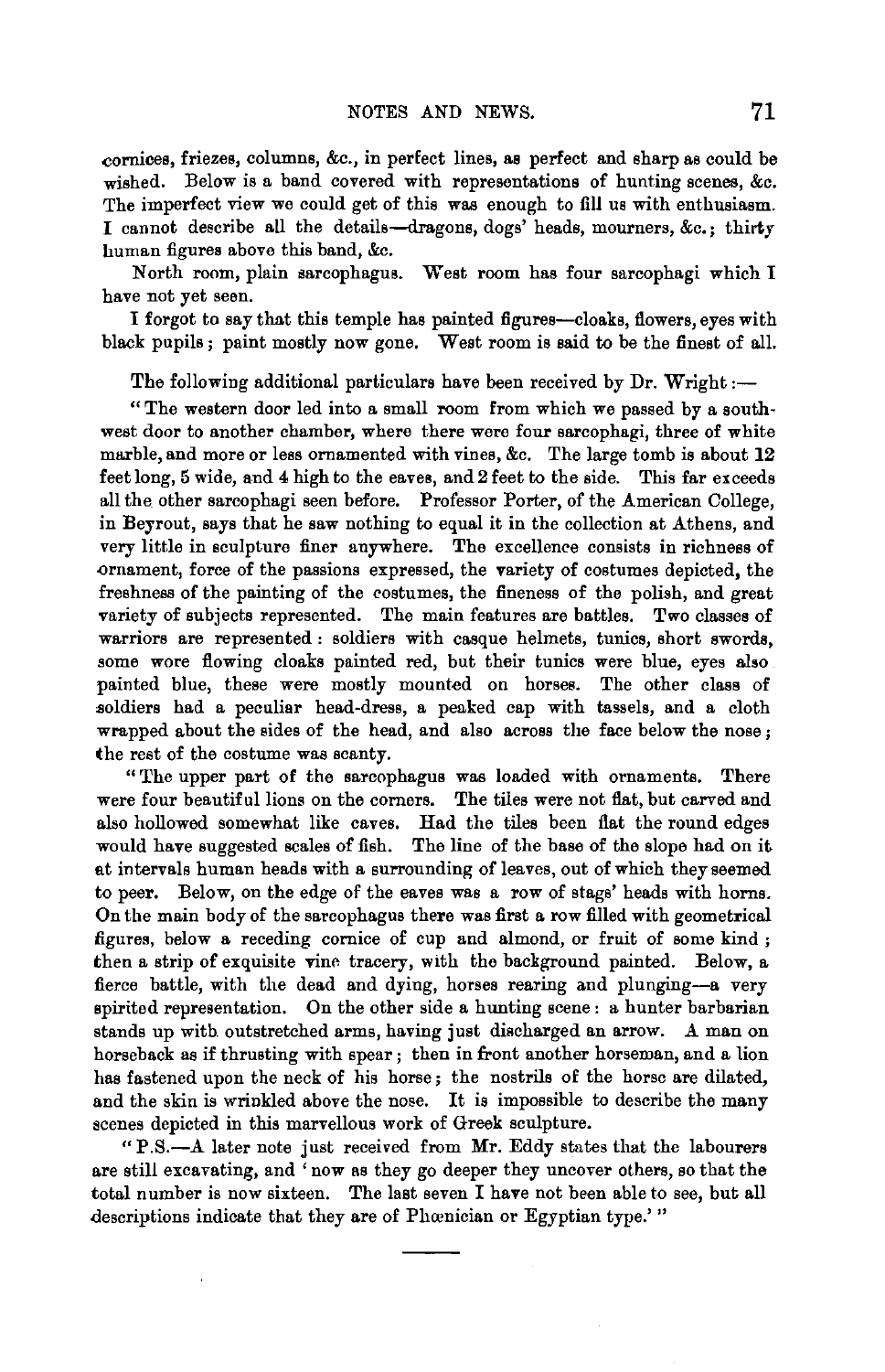The illustration serving for frontispiece is presented by Mr. William Simpsonto the Committee. It is a reduced sketch taken from a large water-colour draw- ing, and will be exhibited at the Royal Institute of Water-Colour Painters in Msynext.

The "Memoirs of Twenty-One Years' Work" is now in its third thousand. Subscribers *are earnestly requested to use this book as a means of showing what the work has been, and what remains to be done.* Copies are given to every subscriber who wishes to have one, and additional copies can be procured at a. great reduction in the price, *by subscribers only,* by writing to the central office.

The Palestine Pilgrims' Text Society propose to issue in the course of thisyear-

- 1. The Bordeaux Pilgrim (ready).
- 2. Arculfus de Locis Sanctis (in the press).
- 3. La Citez de Jherusalem (in the press).
- 4. The Travels of the Russian Abbot Daniel (under correction).

The works already issued are-

- 1. Antoninus Martyr.
- 2. Sancta Paula.
- 3. Procopius.
- 4. El Mukaddasi.

The subscription is one guinea. New members can have copies of workspublished in previous years at a reduced rate. Members are requested to forward their subscriptions to the Hon. Secretary without being reminded.

Will all the subscribers to the Palestine Fund remember- $(1)$  that it helps the Committee very much if subscriptions are paid early in the year? (2) Next, that it saves a great deal of trouble if they are paid to Coutts & Co. direct by a Banker's order? and (3) That whenever they are due it saves a great deal of labour if they are paid without waiting for a reminder? The clerical staff of the Society is small, and it is greatly desired not to increase the management expenses, and not to overburden the work of the office.

The following books are now published uniform in size and appearance  $:$ Conder's "Tent Work"; Conder's "Heth and Moab"; Schumacher's "Across the Jordan"; "The Memoirs of Twenty-One Years' Work." Conder's "Syrian Stone Lore" will also be added to the list. Subscribers can have the whole set, together with Hull's "Mount Seir," for 25s. carriage free.

The long-promised List of Old Testament Names is in the printer's hands. Mr. Armstrong has also prepared a new list of photographs arranged alphabetically according to those Bible names which are illustrated by photographs. This list is also in the printer's hands, and will be ready before the end of May. Those who wish for a copy of either may send in their names.

Mr. G. E. Stewardson, Assistant-Secretary of the British Association, has completed the great Index for the "Survey of Western Palestine." It is hoped